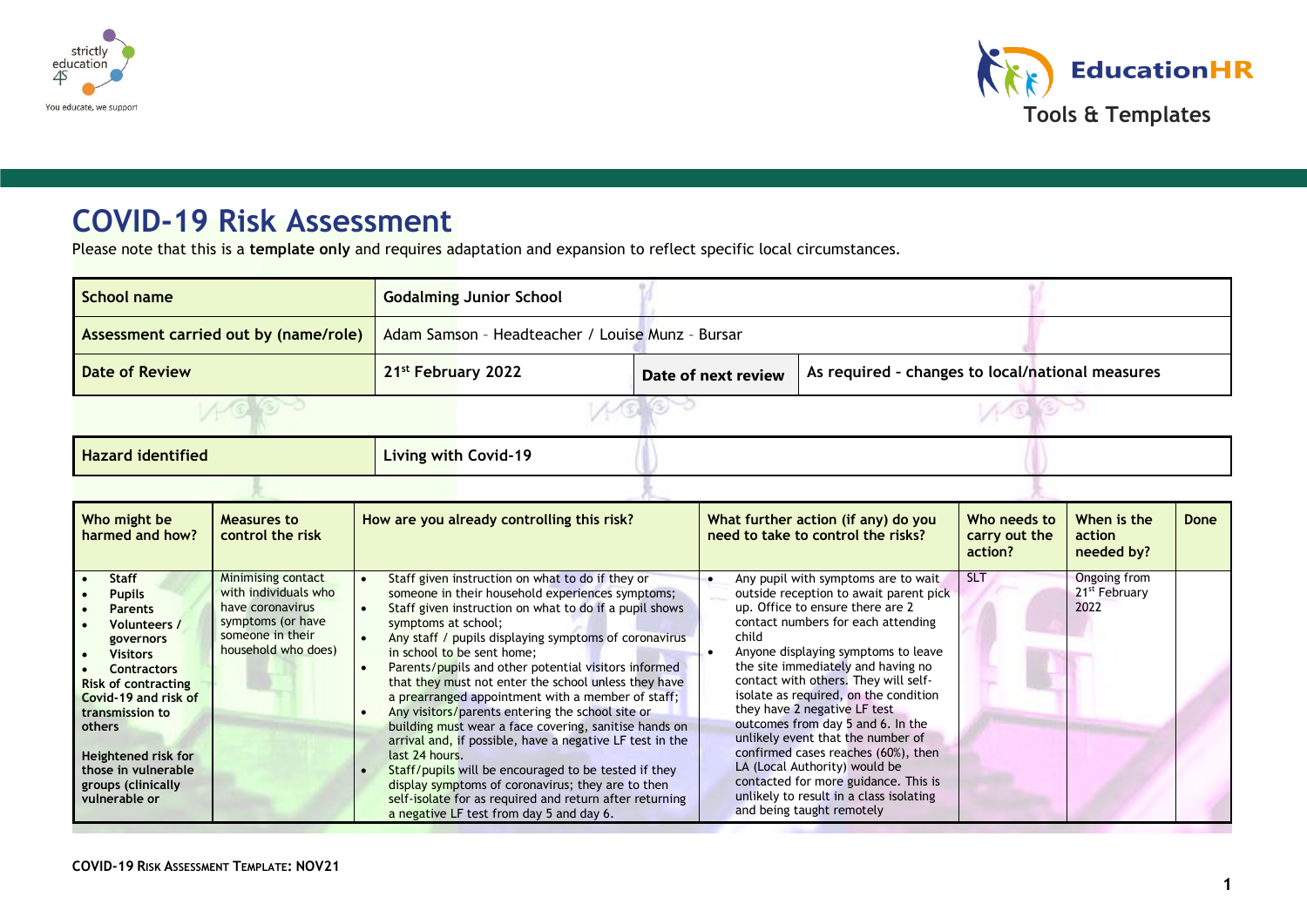| Who might be<br>harmed and how?     | <b>Measures to</b><br>control the risk                                                                    | How are you already controlling this risk?                                                                                                                                                                                                                                                                                                                                                                                                                                                                                                                                                                                                                                                                                                                                                                            | What further action (if any) do you<br>need to take to control the risks?                                                                                                                                                                                                                                                                                                                                                                                                                                                                                                                                                                                                                                                                                                                                                                                                                                                                                                                                                                                                                                                                                                                                                                                                                                                                          | Who needs to<br>carry out the<br>action? | When is the<br>action<br>needed by? | Done |
|-------------------------------------|-----------------------------------------------------------------------------------------------------------|-----------------------------------------------------------------------------------------------------------------------------------------------------------------------------------------------------------------------------------------------------------------------------------------------------------------------------------------------------------------------------------------------------------------------------------------------------------------------------------------------------------------------------------------------------------------------------------------------------------------------------------------------------------------------------------------------------------------------------------------------------------------------------------------------------------------------|----------------------------------------------------------------------------------------------------------------------------------------------------------------------------------------------------------------------------------------------------------------------------------------------------------------------------------------------------------------------------------------------------------------------------------------------------------------------------------------------------------------------------------------------------------------------------------------------------------------------------------------------------------------------------------------------------------------------------------------------------------------------------------------------------------------------------------------------------------------------------------------------------------------------------------------------------------------------------------------------------------------------------------------------------------------------------------------------------------------------------------------------------------------------------------------------------------------------------------------------------------------------------------------------------------------------------------------------------|------------------------------------------|-------------------------------------|------|
| extremely clinically<br>vulnerable) |                                                                                                           | Staff to cease lateral flow testing twice weekly<br>unless the develop symptoms<br>If a member of staff or pupil tests positive they are<br>required to self-isolate for 5 days.<br>Staff to ensure they are clear in communicating to<br>the HT the specific day the positive test was<br>returned, with phot of PF test, especially if this was<br>at the weekend<br>All staff to have the option of wearing masks to<br>minimise risk or meet outside where possible<br>All exhibition events will be outside where possible,<br>risk assessed, contain restrictions on numbers<br>Numbers limited to no more than 30 inside for any<br>events - wearing masks, requesting attendees to take<br>LF tests before attending and not attending if the<br>outcome is positive, not attending if displaying<br>symptoms | Outcome of any test to be shared<br>with the school as soon as possible<br>and evidence provided of positive<br>outcome (this will only be for school<br>records and will be held<br>confidentially)<br>Staff to liaise with HT as to whether<br>infrastructure at home allows for<br>either LIVE lessons or pre-recorded<br>lessons to take place (due to<br>infrastructure if isolating). Staff to<br>play their part in ensuring wifi<br>infrastructure allows LIVE teaching as<br>much as possible.<br>Vulnerable children and those with<br>SEND, will be contacted daily<br>regarding access to curriculum and<br>for wellbeing checks either by phone,<br>email or contact through Google<br>Classroom portal.<br>Parents notified of positive case<br>within class and percentage of those<br>absent with positive outcomes and<br>self-isolating (if the number is greater<br>than 10% - 3 children) this letter will<br>be sent out after each 5 day isolation<br>period as required)<br>LA notified if there is considered an<br>'outbreak' at the school e.g. between<br>5-10% of NOR<br>Possibility of remote staff meetings<br>etc if required and reintroduce<br>capping numbers in areas of the<br>school e.g. Staff Room, School Office<br>Governor meetings, during the school<br>day, to remain remote until further<br>notice. |                                          |                                     |      |
|                                     | <b>Hygiene measures</b><br>Continued hand<br>washing for 20<br>seconds with soap and<br>water (or alcohol | Briefings for staff on expectations with regard to<br>hygiene measures at school (for staff and pupils on<br>site), including washing hands on arrival,<br>before/after eating and after sneezing/coughing;<br>Provision of soap dispensers in every class and                                                                                                                                                                                                                                                                                                                                                                                                                                                                                                                                                        | Use of classroom sinks to hand wash<br>during the day.<br>Ensure supplies in place.<br>$\bullet$<br>$\bullet$<br>No use of hand dryers<br>No open items in the fridge e.g dips                                                                                                                                                                                                                                                                                                                                                                                                                                                                                                                                                                                                                                                                                                                                                                                                                                                                                                                                                                                                                                                                                                                                                                     | <b>All Staff</b>                         | Ongoing                             |      |
|                                     | hand rub / sanitiser<br>where there is<br>reduced access to                                               | disposable paper towels instead of hand dryers<br>(where practical) in toilets and regular checking of<br>supply;<br>Regular reminders about hand washing                                                                                                                                                                                                                                                                                                                                                                                                                                                                                                                                                                                                                                                             | Posters to be placed around the<br>$\bullet$<br>school for handwashing (already in<br>place)                                                                                                                                                                                                                                                                                                                                                                                                                                                                                                                                                                                                                                                                                                                                                                                                                                                                                                                                                                                                                                                                                                                                                                                                                                                       |                                          |                                     |      |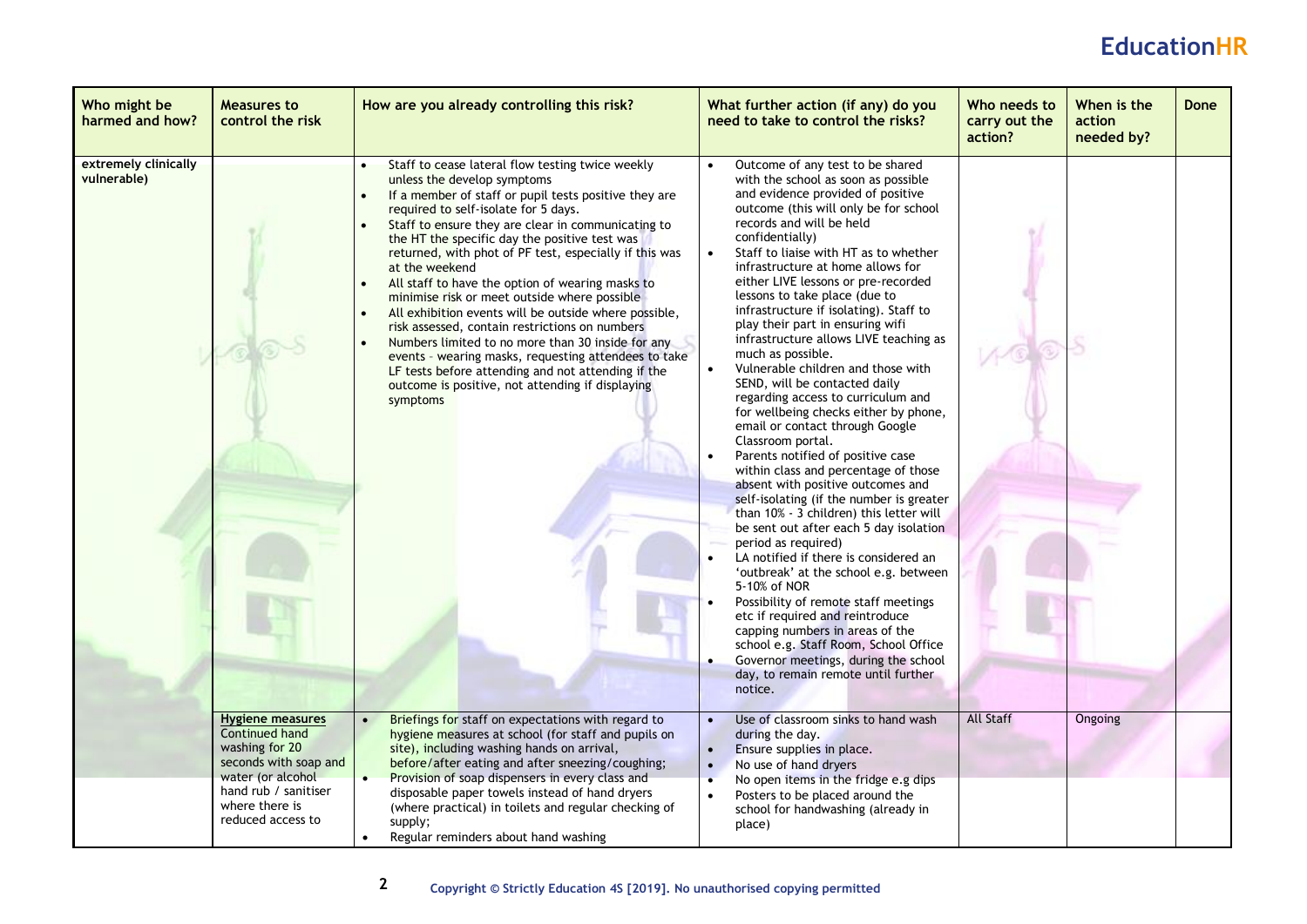| Who might be<br>harmed and how? | <b>Measures to</b><br>control the risk                                                                           | How are you already controlling this risk?                                                                                                                                                                                                                                                                                                                                                                                                                                                                                                                                                                                                 | What further action (if any) do you<br>need to take to control the risks?                                                    | Who needs to<br>carry out the<br>action? | When is the<br>action<br>needed by? | <b>Done</b> |
|---------------------------------|------------------------------------------------------------------------------------------------------------------|--------------------------------------------------------------------------------------------------------------------------------------------------------------------------------------------------------------------------------------------------------------------------------------------------------------------------------------------------------------------------------------------------------------------------------------------------------------------------------------------------------------------------------------------------------------------------------------------------------------------------------------------|------------------------------------------------------------------------------------------------------------------------------|------------------------------------------|-------------------------------------|-------------|
|                                 | handwashing<br>facilities)<br>Promoting good<br>respiratory hygiene<br>('catch it, bin it, kill<br>it' approach) | Hand sanitiser and tissues available in classrooms and<br>other key locations;<br>Staff informed that only lunch items and milk can be<br>stored in the fridge and personal items must be<br>removed daily and no open items left in fridge<br>School DT Kitchen to be used as additional lunch<br>$\bullet$<br>space/staff room, if required, for staff ensuring it is<br>cleaned after use<br>Outside sinks and taps to be used to help manage<br>$\bullet$<br>hand washing                                                                                                                                                              |                                                                                                                              |                                          |                                     |             |
|                                 | <b>Enhanced cleaning</b>                                                                                         | Enhanced cleaning protocols are in place. These<br>$\bullet$<br>include, if required:<br>Cleaning of frequently touched surfaces often;<br>$\circ$<br>Bins for tissues emptied regularly during the day;<br>$\circ$<br>Cleaning of other equipment for practical lessons<br>$\circ$<br>between groups - staff encouraged to keep this to<br>a minimum or prepare resources for individuals to<br>keep in their trays;<br>o Lunch tables cleaned between groups;<br>Additional protocols, including provision of PPE, will<br>be followed for cleaning any area where a person<br>with possible or confirmed coronavirus has spent<br>time. | Ensure there are enough stocks of<br>cleaning resources each day                                                             | All Staff                                | Ongoing                             |             |
|                                 | <b>Maximising</b><br>ventilation                                                                                 | Windows opened and doors propped open where safe<br>to do so and does not hinder high quality effective<br>teaching to encourage natural ventilation (bearing in<br>mind fire safety and safeguarding considerations).<br>Ensuring gates, windows and doors are closed/locked<br>at the end of the day<br>Co2 monitors to be checked and SLT and site<br>manager notified if there are consistent readings of<br>bad (red readings) air quality                                                                                                                                                                                            | Further ventilation requirements<br>considered e.g. windows, doors,<br>spacing of pupils                                     | <b>All Staff</b>                         | Ongoing                             |             |
|                                 | <b>Minimising contact</b><br>and mixing between<br>groups of staff and<br>pupils                                 | The following practices have been put in place:<br>Introduction of drop-off / pick-up protocols that<br>minimise contact (Marshall Road and Hallam Road<br>gates);<br>Morning arrivals for children to go straight to class<br>thus removing early morning play time<br>Rearrangement of classrooms with sitting positions<br>Consistent groupings of staff/pupils wherever<br>possible with minimal mixing;<br>Conducting regular classroom activities outdoors;<br>Reduction of unnecessary travel where possible;<br>Provision of additional support to children as<br>necessary to follow these measures;                              | Outside spaces to be used where<br>possible<br>Children to bring stationery in and<br>leave at school including reading book | <b>All Staff</b>                         | Ongoing                             |             |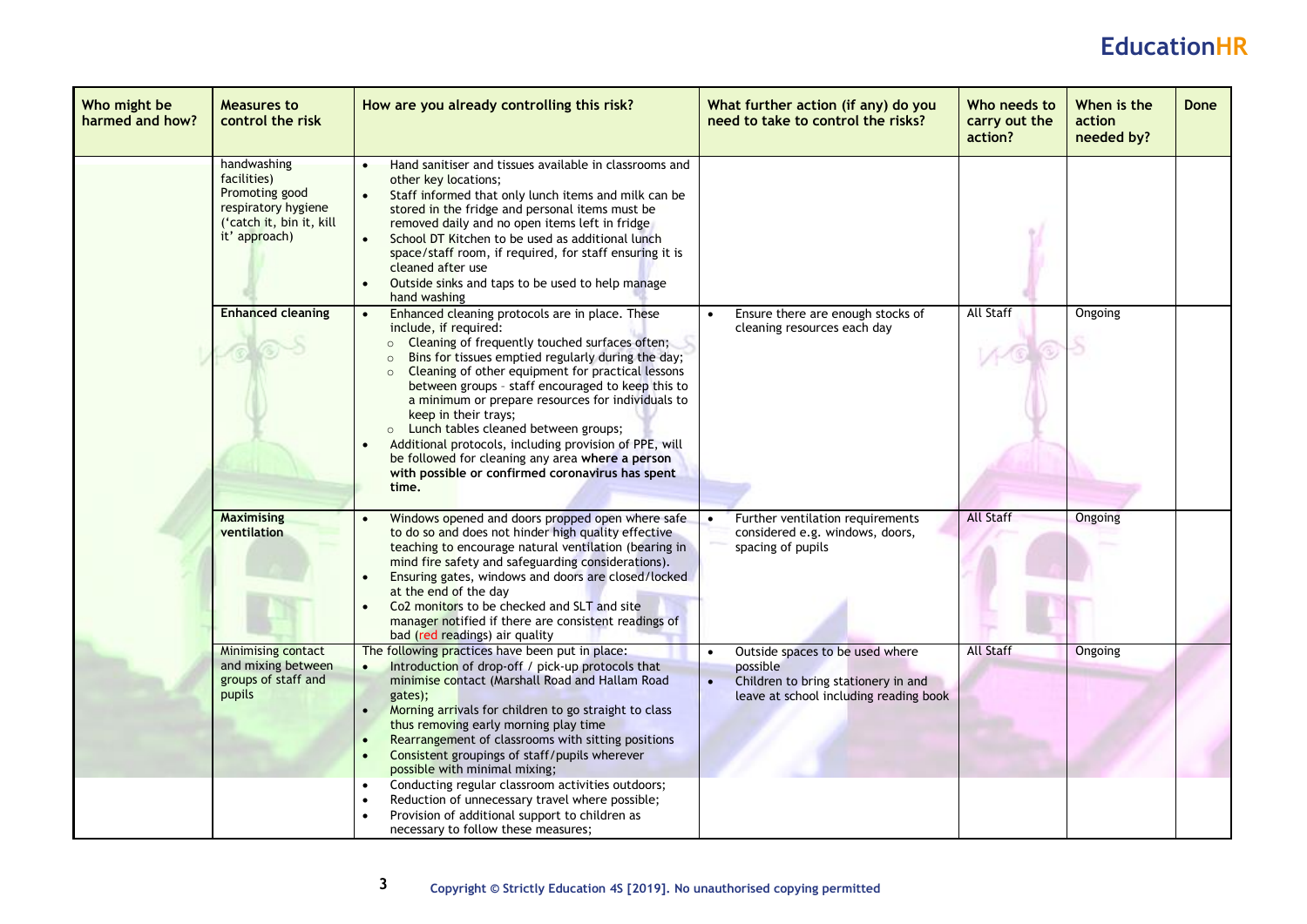| Who might be<br>harmed and how? | Measures to<br>control the risk                                                                                                                                                    | How are you already controlling this risk?                                                                                                                                                                                                                                                                                                                                                                                                                                                                                                                                 | What further action (if any) do you<br>need to take to control the risks?                                                                                                                                                                                                                                             | Who needs to<br>carry out the<br>action? | When is the<br>action<br>needed by? | Done |
|---------------------------------|------------------------------------------------------------------------------------------------------------------------------------------------------------------------------------|----------------------------------------------------------------------------------------------------------------------------------------------------------------------------------------------------------------------------------------------------------------------------------------------------------------------------------------------------------------------------------------------------------------------------------------------------------------------------------------------------------------------------------------------------------------------------|-----------------------------------------------------------------------------------------------------------------------------------------------------------------------------------------------------------------------------------------------------------------------------------------------------------------------|------------------------------------------|-------------------------------------|------|
|                                 |                                                                                                                                                                                    | Emergency evacuation procedures reviewed and<br>adapted to ensure compliance with social distancing<br>rules.<br>Lunch arrangements mean sitting in year groups with<br>at lunch times in the dining room                                                                                                                                                                                                                                                                                                                                                                  |                                                                                                                                                                                                                                                                                                                       |                                          |                                     |      |
|                                 | <b>PPE</b><br>Normal supply of<br>(non-coronavirus<br>related) PPE will be<br>maintained.<br>In line with<br>government guidance,<br>face coverings are not<br>required at school. | A supply of face masks, gloves, aprons and eye<br>protection will be maintained for use as necessary in<br>personal care situations where contact is required,<br>e.g. provision of first aid or if a child becomes unwell<br>with symptoms of coronavirus at school and requires<br>personal care until they return home;<br>Parents to be expected to wear masks when visiting<br>the school (inside)<br>$\bullet$<br>Parents to be asked to exercise caution when on the<br>school site (outside) this MAY involve maintaining<br>distance and wearing of face covering | Each member of staff to be<br>designated as First Aider and only<br>them administer first aid, if it is<br>considered safe to do so otherwise<br>parents will be called<br>If in any doubt, staff to not have<br>contact with these children and for<br>them to be isolated until parents<br>arrive to take them home | <b>All Staff</b>                         | Ongoing                             |      |
|                                 | Reducing face-to-face<br>contact between staff<br>and between staff<br>and visitors                                                                                                | Any face-to-face meetings on site observe the 2-<br>metre distancing rule and visitors wearing a face<br>covering if necessary, carrying out lateral flow tests<br>before arriving, hand sanitising on arrival;<br>Visitor protocol to be observed at all times, including<br>hand washing or provision of sanitiser on arrival.<br>All parents entering the school grounds to collect<br>children encouraged to wear face masks;<br>Contractor visits are scheduled outside school hours<br>where possible.                                                               | Remove office pen and visitors to use<br>their own                                                                                                                                                                                                                                                                    | All Staff                                | Ongoing                             |      |
|                                 | Social distancing in<br>school office and<br>communal spaces                                                                                                                       | IT workstations in use simultaneously are distanced<br>at least 2 metres apart;<br>Staff required not to share workstations, telephones,<br>$\bullet$<br>radios or other equipment unless properly sanitised<br>between users;<br>Protective screen installed at the reception desk;<br>Reception staff instructed on how to deal with<br>deliveries safely.<br>Hand washing before any use of communal<br>$\bullet$<br>equipment e.g. photocopier                                                                                                                         | Wipes to be put next to each phone<br>to be used after each use.<br>Deliveries to be brought into school<br>when children are not present where<br>possible                                                                                                                                                           | <b>SLT</b>                               | Ongoing                             |      |
|                                 | Reduction in use of<br>public transport to<br>get to and from<br>school                                                                                                            | Parents / pupils encouraged to walk or cycle to<br>$\bullet$<br>school where this is practical, otherwise asked to<br>follow government guidance on travelling safely;                                                                                                                                                                                                                                                                                                                                                                                                     | Ascertain who is travelling by public<br>transport<br>Encourage parents to walk, cycle or<br>scooter - most do anyway                                                                                                                                                                                                 | <b>SLT</b>                               | Ongoing                             |      |
|                                 | Monitoring                                                                                                                                                                         | Staff encouraged to report any breaches of health<br>and safety protocol they have witnessed.                                                                                                                                                                                                                                                                                                                                                                                                                                                                              |                                                                                                                                                                                                                                                                                                                       | <b>All Staff</b>                         | Ongoing                             |      |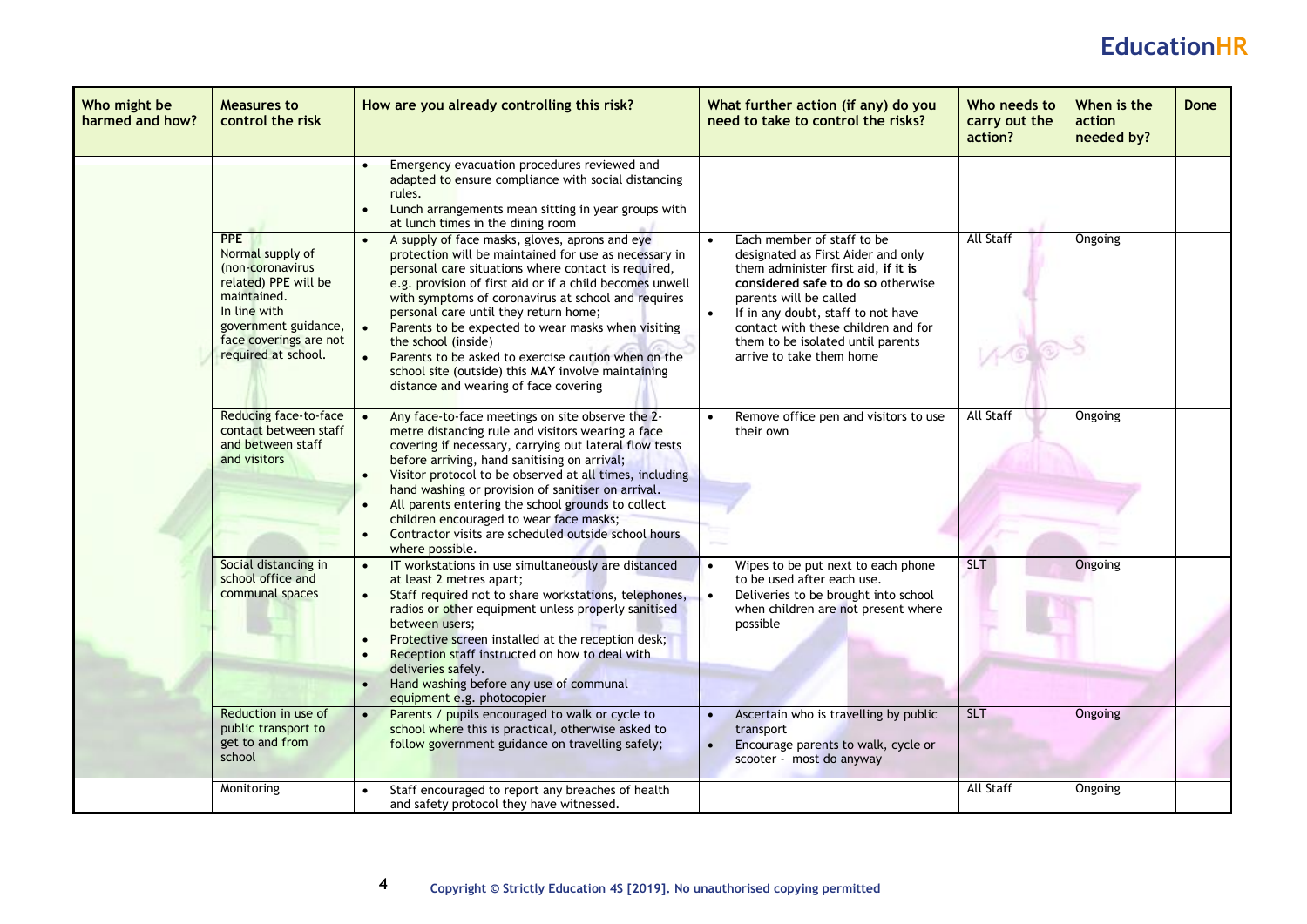| <b>Hazard identified</b><br><b>Confirmed Positive Case in Educational Setting</b> |                             |                                     |                                                                                                                                                                                                                                                                                                                                                                                                                                                                                                                                                                                      |  |                                                                                                                                                                                         |                                          |                                     |      |
|-----------------------------------------------------------------------------------|-----------------------------|-------------------------------------|--------------------------------------------------------------------------------------------------------------------------------------------------------------------------------------------------------------------------------------------------------------------------------------------------------------------------------------------------------------------------------------------------------------------------------------------------------------------------------------------------------------------------------------------------------------------------------------|--|-----------------------------------------------------------------------------------------------------------------------------------------------------------------------------------------|------------------------------------------|-------------------------------------|------|
| Who might be<br>Measures to control the<br>harmed and<br>risk<br>how?             |                             | risk?                               | How are you already controlling this                                                                                                                                                                                                                                                                                                                                                                                                                                                                                                                                                 |  | What further action (if any) do<br>you need to take to control the<br>risks?                                                                                                            | Who needs<br>to carry out<br>the action? | When is the<br>action<br>needed by? | Done |
| Staff<br>Volunteers /<br>governors<br>Homeworking<br>staff                        | Contact with confirmed case | $\bullet$<br>$\bullet$<br>$\bullet$ | Parents notifying the school of the<br>confirmed case at the earliest possible<br>stage<br>HT or SLT member to call LA number for<br>further guidance, if required<br>If child is in school, they will be isolated in<br>the school until parents come to collect.<br>This will be outside where possible<br>IF advice from LA is to send the children<br>home the remaining children will pack bags<br>including maths and English books, and wait<br>outside in playground for parents to collect<br>- only likely if the number is 2/3 (60%) of<br>class not for individual cases |  | If the contact with the school is<br>outside school hours, parents of<br>affected year group to be notified<br>immediately using letter template<br>Revisit risk assessment as required | <b>SLT</b><br><b>Office Staff</b>        | Ongoing                             |      |
|                                                                                   | Contact with home           | $\bullet$<br>$\bullet$              | School will contact home<br>Parents will come to pick child up from<br>Hallam Road entrance only as soon as<br>possible.                                                                                                                                                                                                                                                                                                                                                                                                                                                             |  | Parentmail to be sent to affected<br>bubble regarding positive case but no<br>names given.<br>Children in their own classes to be<br>notified                                           | <b>SLT</b>                               | Ongoing                             |      |
|                                                                                   | <b>Cleaning protocols</b>   | $\bullet$                           | Staff to clean down tables and chairs in<br>year group classes of those sent home                                                                                                                                                                                                                                                                                                                                                                                                                                                                                                    |  |                                                                                                                                                                                         |                                          |                                     |      |
| <b>Hazard identified</b>                                                          |                             |                                     | Stress and anxiety relating to coronavirus workload                                                                                                                                                                                                                                                                                                                                                                                                                                                                                                                                  |  |                                                                                                                                                                                         |                                          |                                     |      |

| Who might be<br>harmed and<br>how?                                                                                   | Measures to control the<br>risk                    | How are you already controlling this<br>risk?                                                                                                                                                                                                                                                  | What further action (if any) do<br>you need to take to control the<br>risks? | Who needs<br>to carry out<br>the action? | When is the<br>action<br>needed by? | Done |
|----------------------------------------------------------------------------------------------------------------------|----------------------------------------------------|------------------------------------------------------------------------------------------------------------------------------------------------------------------------------------------------------------------------------------------------------------------------------------------------|------------------------------------------------------------------------------|------------------------------------------|-------------------------------------|------|
| <b>Staff</b><br>Volunteers /<br>governors<br><b>Homeworking</b><br>staff<br>Additional work<br>pressures relating to | <b>Ensure sufficient rest breaks</b>               | Revised timetabling to build in identified<br>breaks during the day for those staff<br>working on site if required;<br>Staff encouraged to take breaks outdoors<br>where practical, maintaining social<br>distancing and in spaces different to the<br>staff room if required e.g. DT kitchen. |                                                                              | <b>All Staff</b>                         | Ongoing                             |      |
| operating under<br>coronavirus<br>restrictions resulting<br>in stress reaction or                                    | Regular contact with all staff<br>by line managers | Line managers speak at least weekly (either<br>by phone or in person, observing social<br>distancing) to all staff working on site to<br>identify any concerns they may have.                                                                                                                  | Teacher, SLT, LSA, Office and Whole<br>School meet weekly.                   | <b>SLT</b>                               | Ongoing                             |      |
| anxiety                                                                                                              | Weekly communication with all<br>staff             | Provision of weekly briefing notes from HT<br>ensuring that all staff are well informed of                                                                                                                                                                                                     | Continue to use 'Team GJS' WhatsApp<br>thread to immediate actions           | <b>SLT</b>                               | Ongoing                             |      |